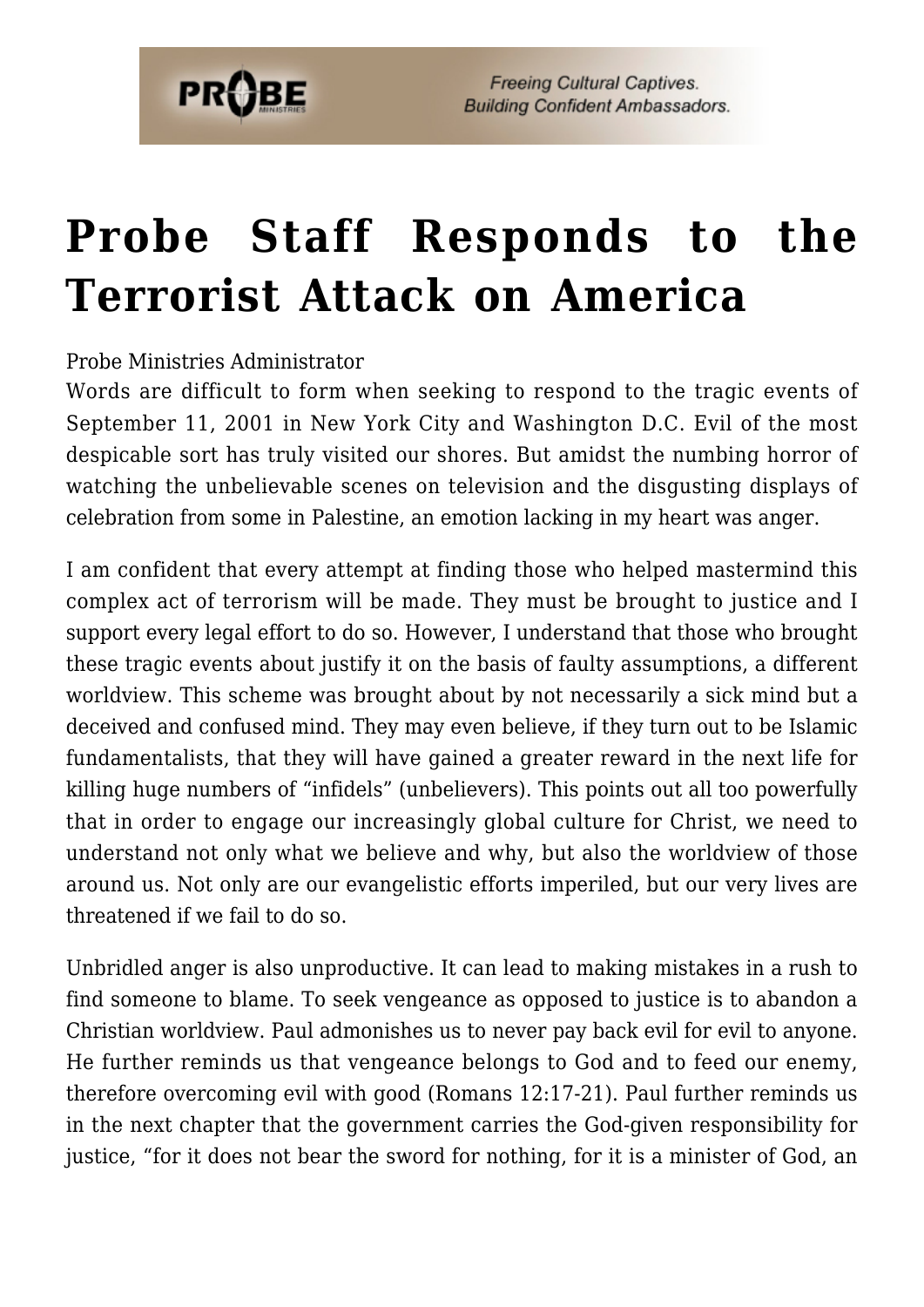

avenger who brings wrath upon the one who practices evil" (Rom. 13:4b).

Let us pray, and donate our blood and money for the families of those who have been murdered, the injured, those still missing but alive, the rescue workers and medical personnel, and especially pray for those in our government responsible for investigating and ultimately apprehending those who planned these acts of terrorism that adjectives simply can't adequately embrace.

## **Sue Bohlin:**

Several observations have struck me and stuck with me as I've watched, listened, assimilated and prayed over the disaster.

1. Many people are experiencing fear that they find difficult to shake. The antidote to fear is to know the presence of the Lord, and I think we need to continually invite Him and the sense of His presence into our hearts, our minds, and our feelings. I think it's essential to remind ourselves that *a loving God is in control*, and to communicate this to our children.



2. As I was meditating on the inevitable question that so many people would ask: "Where was God in the midst of this disaster?" I realized that Jesus was on the hijacked planes, He was in the World Trade Center offices,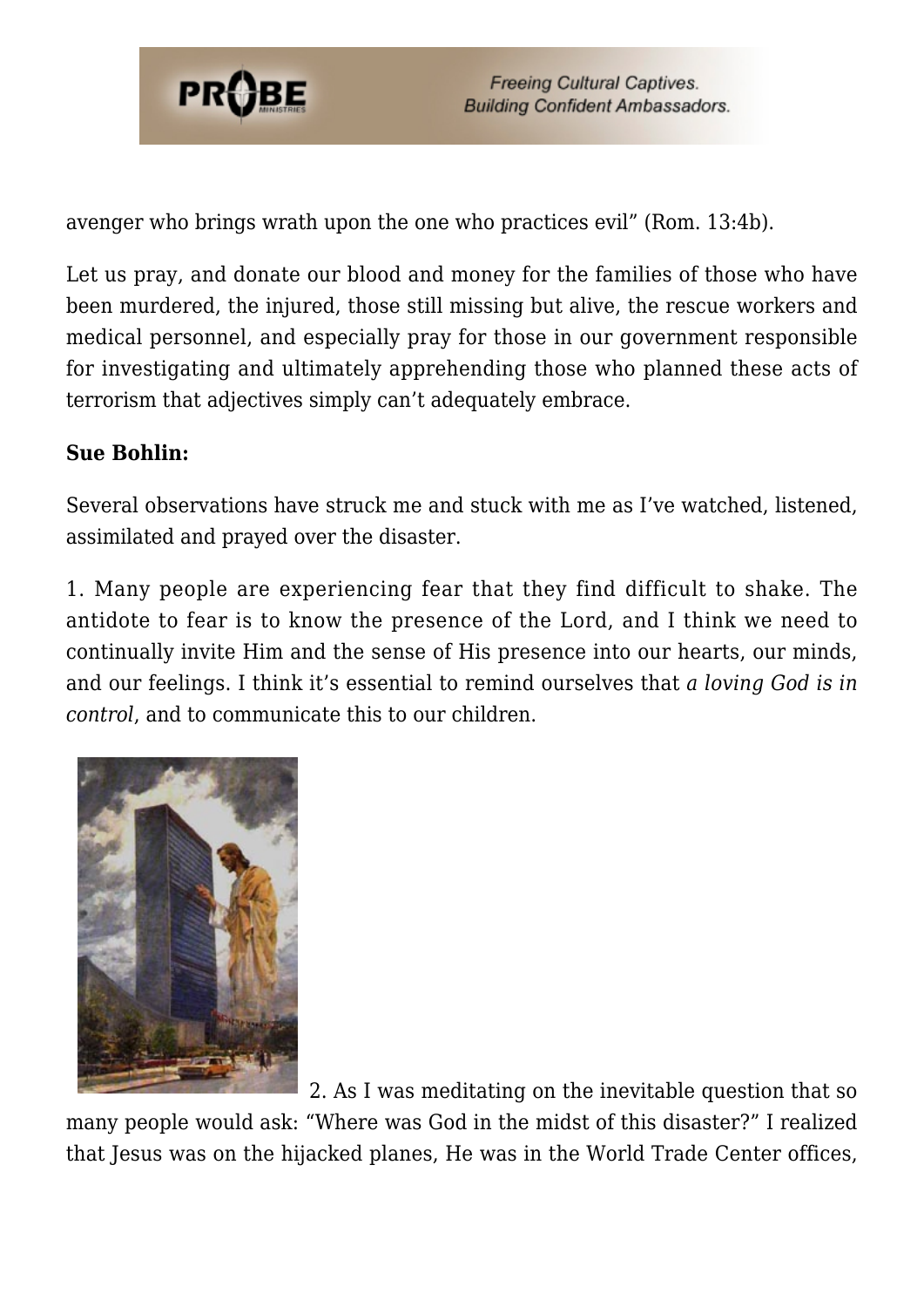

and He was at the Pentagon. I remembered the painting of the Lord Jesus knocking at the door of the U.N. building. In my mind's eye, I could easily see Him standing before the twin towers of the World Trade Center, and then I "saw" Him turned around, facing the planes on their deadly missions, and realized *they had to fly through Jesus*, and through His heart, to get to the buildings. The terrorists inflicted fresh pain on the Lord just as they devastated the American people.

3. In hearing people's anguished voices on talk radio, and reading their impassioned posts on the internet, and seeing their pained faces in real life, I sensed a strong desire for justice. Many expressed outrage at the unfairness and the *evil* of this despicable act. And I thought, as a culture we can talk about everybody having the right to their own truth and the universal validity of everyone's experience, but a tragedy like this shows what a hollow and deceptive philosophy that is. Where did the strong sense of right and wrong, of good and evil, come from if not from the fact that "God has planted eternity in the hearts of man" (Eccl. 3:11)? Within moments of hearing about the terrorist attacks, I started praying that people (including the media) would talk about this as an act of evil, making the moral judgment that calling something evil is. . . and was so glad to hear Peter Jennings use that word moments later. President Bush wisely and I am sure deliberately used the word "evil" several times in his message the night of the attacks.

4. Several friends have remarked that they don't feel safe anymore; they feel like they're in a war zone and their world could blow up at any time. What a poignant reminder that in actuality, we live in a *spiritual* war zone. We are in more danger of the enemy's flaming darts and philosophical scud missiles, every single day of our lives, than we are of hijacked planes slamming into buildings. We need to stay vigilant and trust in God all the time. Which reminds me. . . God is good. All the time. All the time, God is good.

## **Michael Gleghorn:**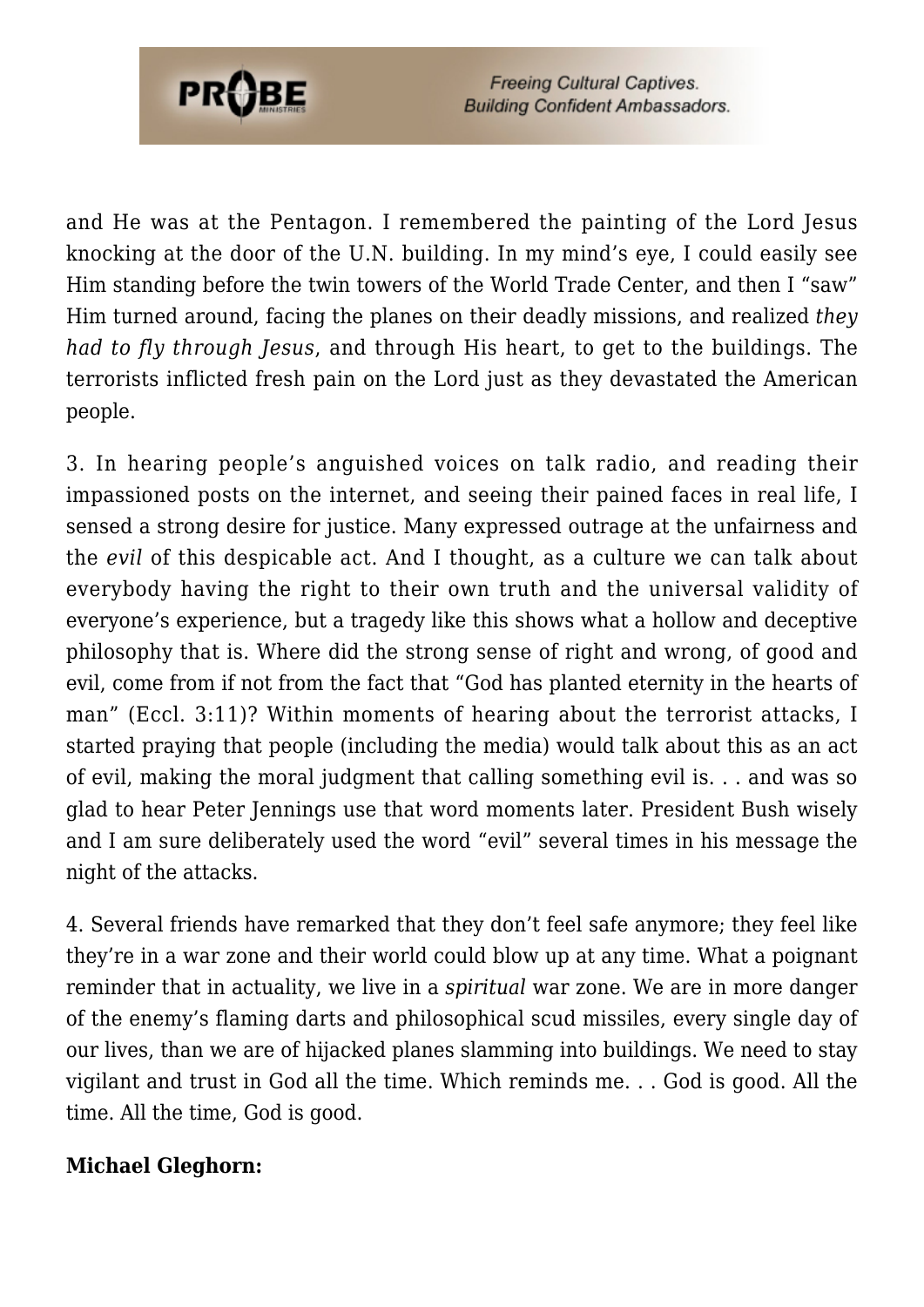

As the prophet Jeremiah surveyed the destruction of Jerusalem he wept, pouring out his grief in the poignant poetry of the Old Testament book of Lamentations. The ruthless honesty with which he attempts to reconcile his profound sense of loss with the sovereign will of a holy God is, ironically, both heartbreaking and refreshing. He offers no trite phrases, no easy answers. Indeed, he freely confesses, "My strength has perished, and so has my hope from the Lord" (3:18).

Yet in the midst of his despair and the desolation of his city a light begins to dawn, a ray of hope breaks through the darkness and gloom and he writes his now famous words:

"This I recall to my mind, therefore I have hope. The Lord's lovingkindnesses indeed never cease, for His compassions never fail. They are new every morning; great is Thy faithfulness. 'The Lord is my portion,' says my soul, 'therefore I have hope in Him<sup>"</sup> (3:21-24).

Though we may not fully understand why God would allow Tuesday's tragic events we can, like Jeremiah, still look to Him in hope. Even in the midst of our pain and confusion, we can humbly remember His faithfulness, compassion and loyal love.

## **Pat Zukeran:**

Yesterday's attack challenges each person's beliefs and convictions. It brought the reality home to all of us, that life is fragile and eternity is only one step away. At times like these we really begin to search and question our beliefs. It is at these times we see if our belief system really addresses life's greatest questions and if it provide the answers.

Yesterday we saw that only the Christian worldview stood the test. Never have we heard so many people turning to God for strength, for answers and for healing. This shows the natural reaction of man to turn to God in times like these. Each man and woman has the knowledge of God imbedded in his or her heart. As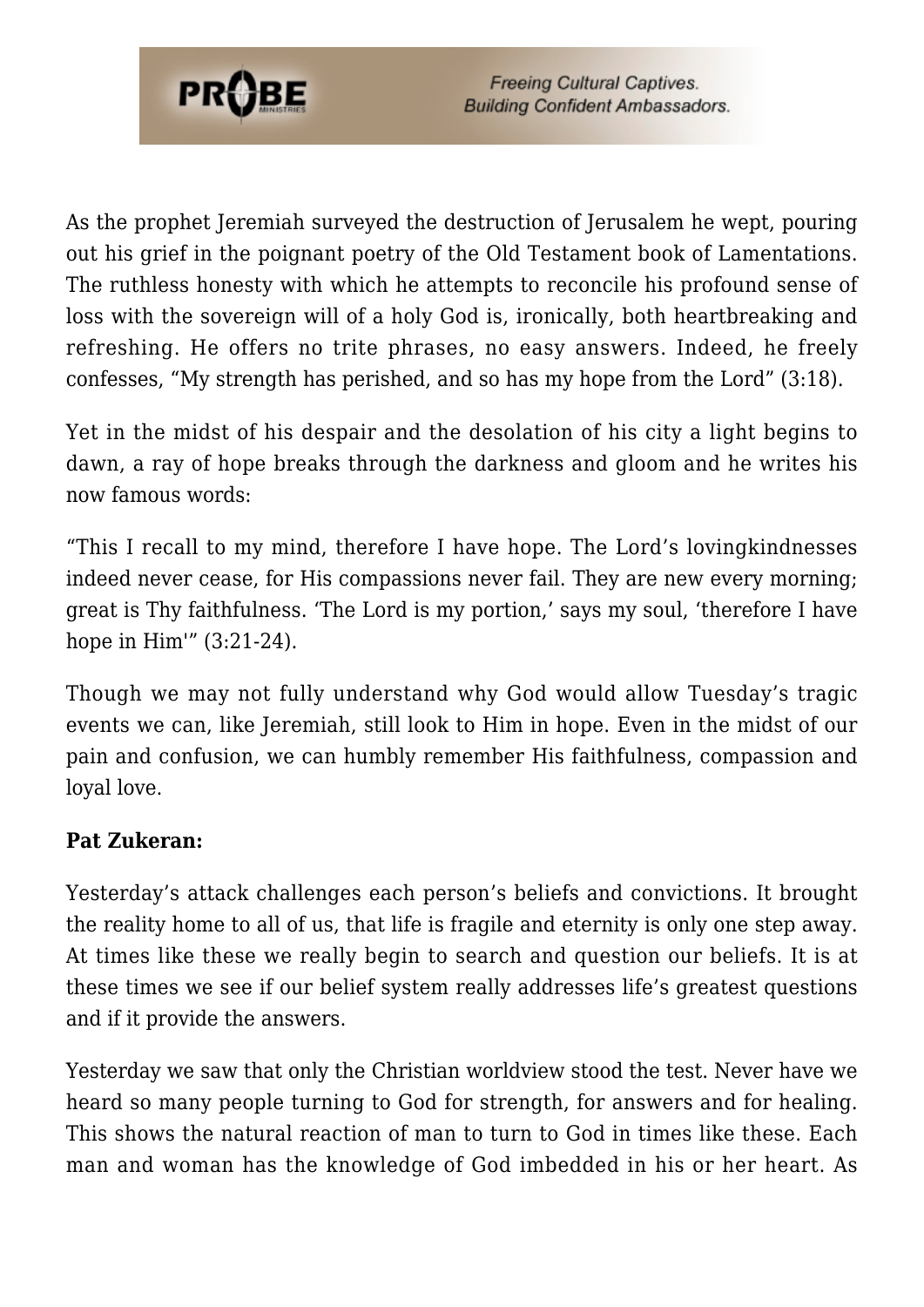

Romans 1:18 states, all men and women have knowledge of God but suppress this truth to justify living independently of Him. However, in times like this, we see this knowledge that man suppresses, rise up and come to the forefront of his thoughts. We can only question this act of terror, seek comfort, and hope only in relation to God Whose nature is revealed in the Bible. No other worldview can address an issue like this and make any sense of it, or bring a message of any hope.

The naturalist believes there is no God and that we are just accidents of time and chance. Therefore, there really is no ultimate reason or purpose behind our existence in the vast universe. Naturalists must realize that, in their belief system, thousands of their loved ones have died for no reason and we will never see them again forever and ever. Those who were burned alive or jumped to their deaths from the burning buildings, firemen who rushed in to the World Trade Center to rescue their fellow citizens, died a meaningless death and are now extinct forever. What hope, what meaning is there in the naturalist worldview? Where are the atheists and humanists proclaiming their message of eternal extinction? They are all silent.

Pantheists will state that evil and sin are really an illusion. How then do we respond to this event? The pantheist's understanding of reality and human nature cannot make sense of this act.

To the Postmodernists who believe all truth is relative and decided by each individual, can those who truly believe this say this was an evil act? Those who flew this suicide mission and their supporters say no. So do we have the right to condemn them? Relativists, I am sure, are rethinking their position. Americans are angered and seeking justice to be executed on the perpetrators. This is the only right response, to seek justice, and that can only be done if there is a universal basis for right and wrong. Otherwise, if we hold to the relativist's position, we should tolerate this act as a one group freely expressing their ideas. Fortunately for Christians, we can respond properly for there are absolutes of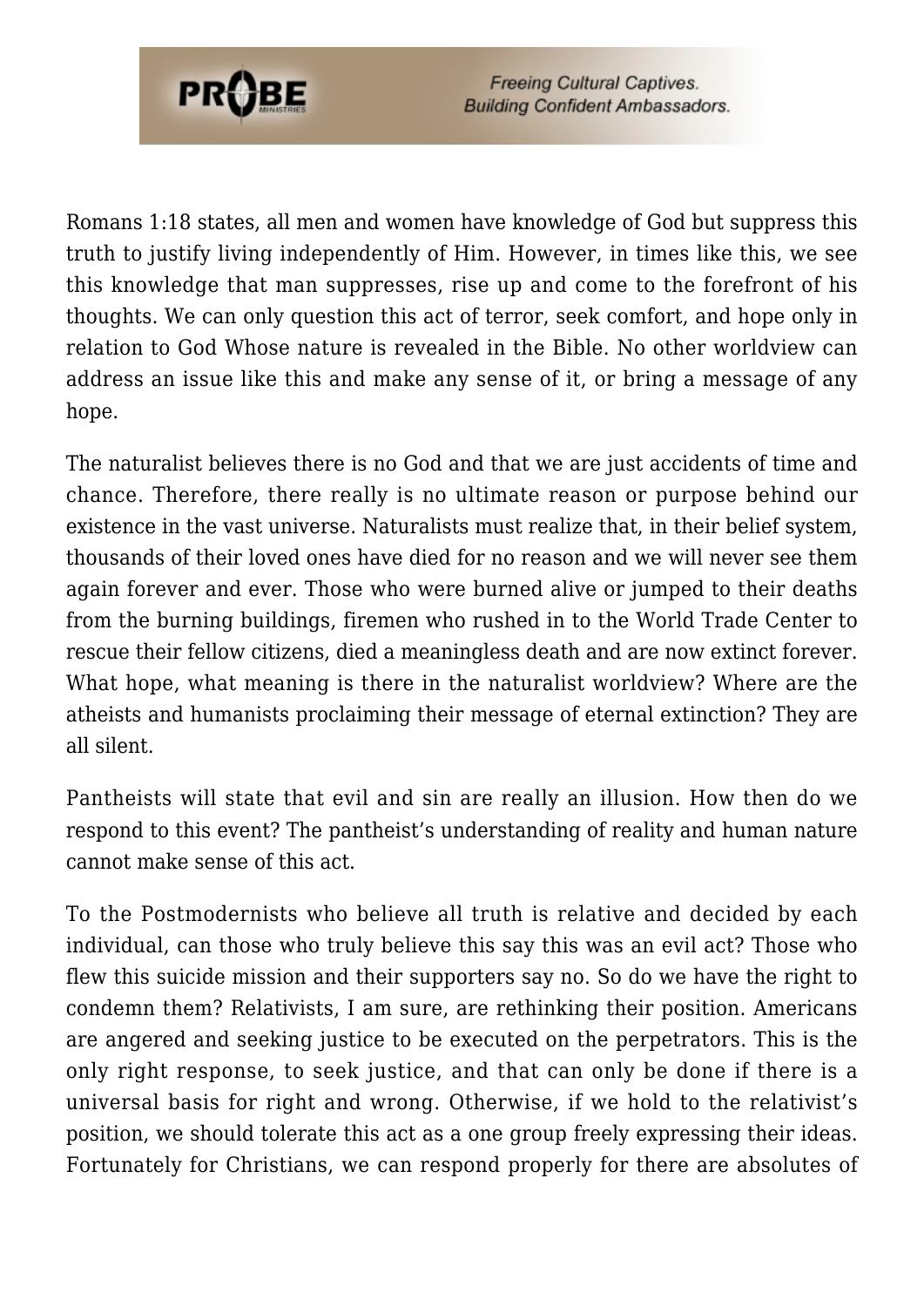

right and wrong declared to us from God's word. Only on this basis can we seek a basis for executing justice.

Only the Christian worldview can bring an understanding, meaning, and hope to this tragedy. The Christian worldview correctly diagnosis human nature, that man is created in the image of God but sinful and separated from God. Therefore, he falls prey to false beliefs and is capable of doing great evil. Only Christianity gives the message of hope that God is in control and will execute justice and one day overcome all evil. Only Christianity can give hope that those in Christ will live eternally in the presence of God. Life is fragile, but there is a life beyond the grave where justice is restored, peace is forever, and love will be experienced in its greatest way. Finally, seeking justice is the right response, for God's word states, "You shall not murder." Human life is sacred, and we are angered and in sorrow for beings made in the image of God are all valuable to Him and He weeps when they are destroyed by the evil we enact on fellow image bearers. This event only makes sense in reference to God.

That is why many are turning to Him now. Now is the time for Christians to expose false ideas and proclaim truth throughout our country and the world.

Second, it challenges us to see that religious values have consequences. What would motivate men to go on suicide missions and kill thousands of people? It is the Islamic belief that if a man dies in a Jihad, he will spend eternity in heaven sitting on couches, drinking wine, and enjoying the sensual pleasures of the heavenly maidens of whom he can take as many as he desires. This false religion, begun in violence, has devastating consequences of which we have now become aware. I can only conclude this is an evil force that has captured the hearts and minds of young men and led them to commit some of the worst acts of evil in the name of their false God. We Christians must pray and seek to win those lost Muslims to a saving knowledge of Jesus Christ.

### **Jimmy Williams:**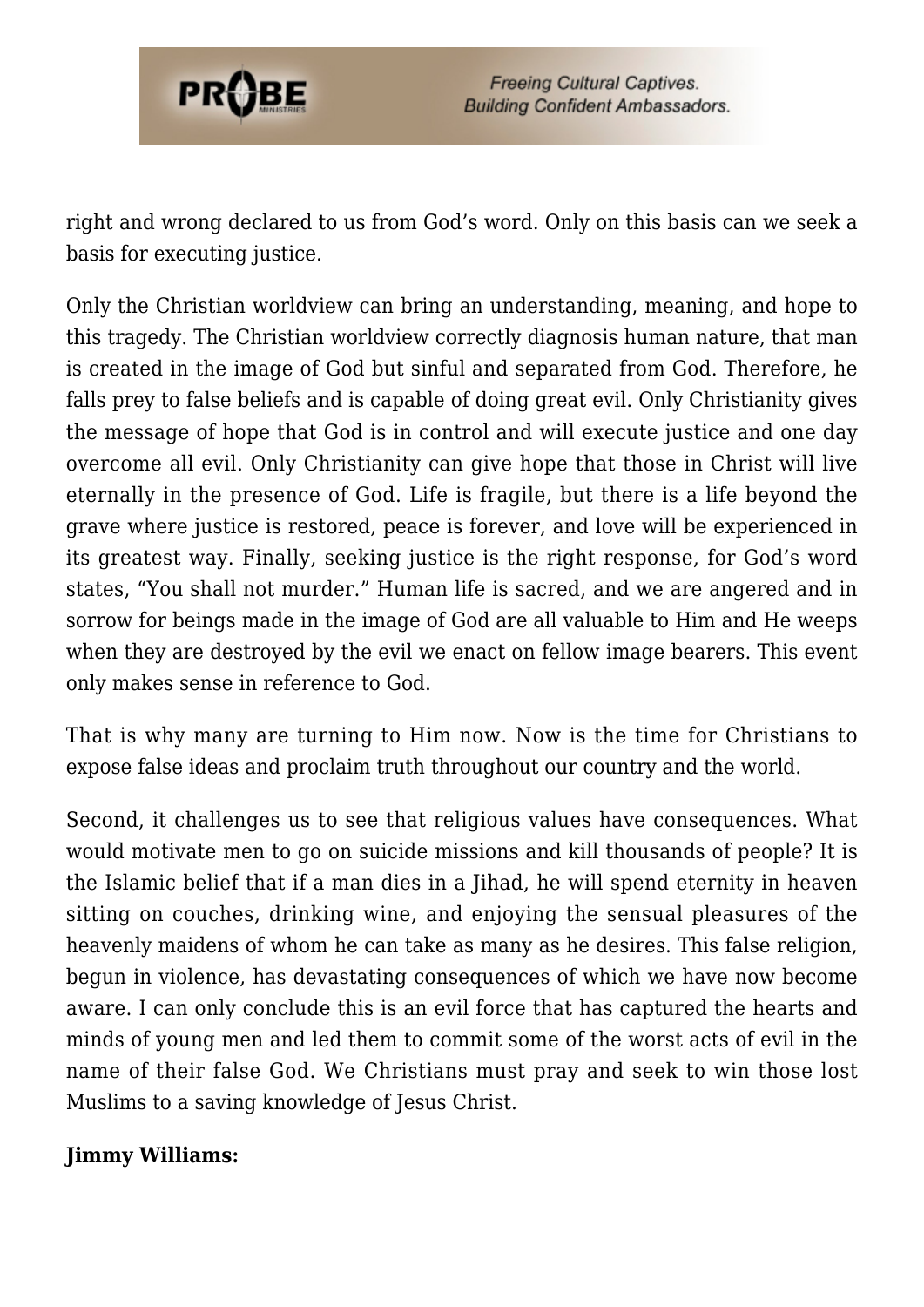

A recent bestdeller by Tom Brokaw is entitled *The Greatest Generation*. The people to whom he referred (and honored) were those who faced the horrors of World War II. They met their challenge with resolve and personal sacrifice, overcoming their enemies and helping to create a new "beginning" for planet Earth. Why were they "great?" What kind of environment could forge such men and women?

The fathers and mothers of this "great" generation entered the 20th century optimistically. The light bulb. The automobile. The airplane. But then came World War I. It was called The "Great War." And so it was. Never had the world seen such carnage on the battlefield. An estimated ten million died and twenty million were injured.

Quickly following came the "Great Depression." Times were hard in America, and the economy didn't really recover until the demands of war with Germany and Japan jump-started American industry. 400,000 Americans died in this war. Every home in America had been touched by death and injury to their friends and loved ones.

When it was over, this was a cleansed and grateful generation. No theory here. They had experienced and affirmed anew what they deemed REALLY important. The spirit, bravery, and sacrifice of their lives spilled over upon their children, the first post-war generation (baby boomers).

Life was good, and getting better. Unfortunately, it didn't last twenty years. The turbulent Sixties followed. Assassinations. Flower Children. Vietnam. Ingratitude. "Me First." Personal peace and affluence. Security. Unbridled freedom and nonstop entertainment of some kind.

While in church this first Sunday after September 11, I was struck by the awesome power of the words in the hymns we sang: "God of Our Fathers," "A Mighty Fortress is Our God," and "How Firm a Foundation." They just flew off the page at me! It made me realize that the people who wrote these great hymns